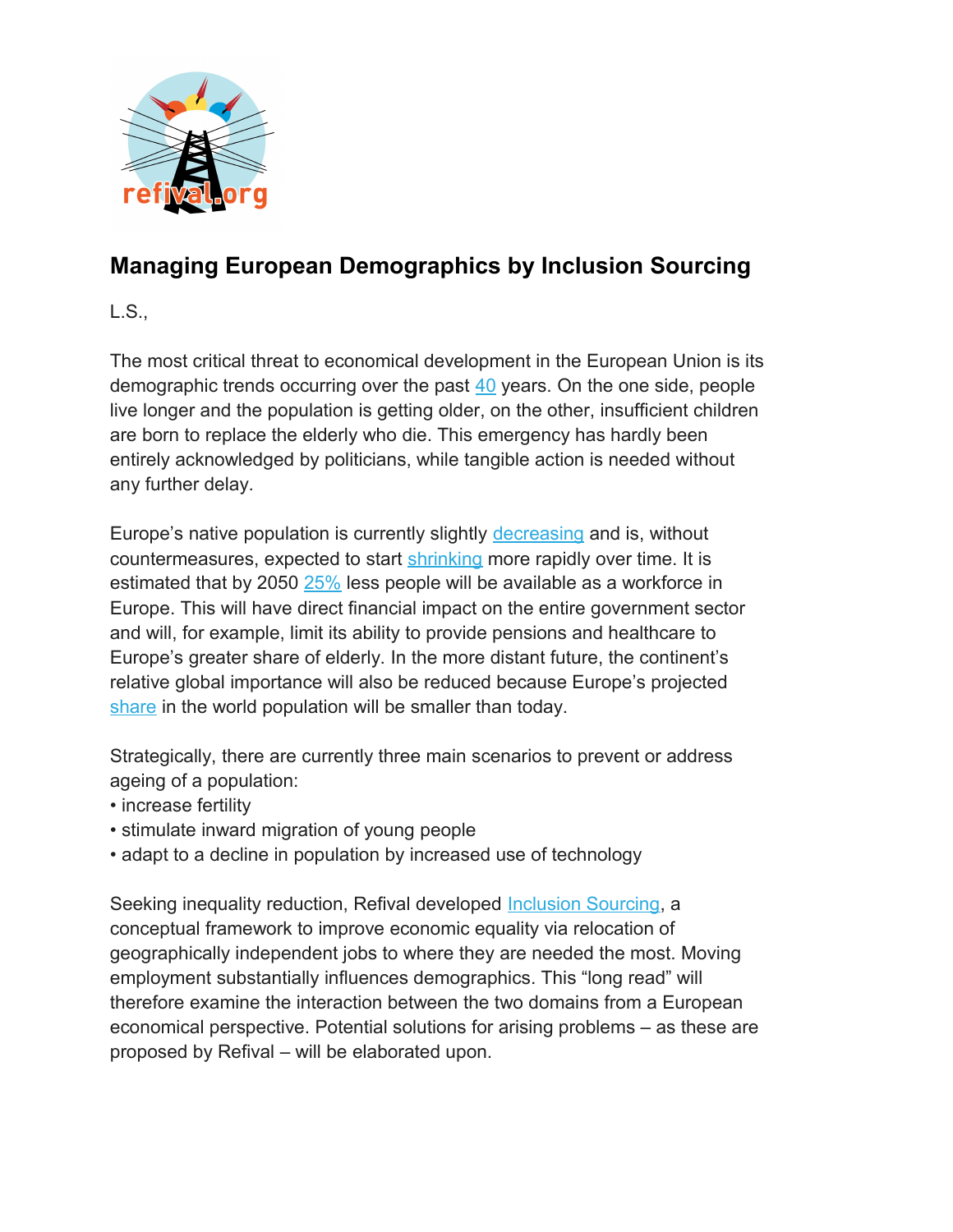### **Increasing Europe's Fertility** – **Life-Work Balance and Affordable Housing**

The average number of children estimated to be born to a woman over her lifetime (Total Fertility Rate, TFR) in the EU was [1.6](https://en.wikipedia.org/wiki/Demographics_of_the_European_Union) in 2015, which is well below the [2.1](https://en.wikipedia.org/wiki/Sub-replacement_fertility) TFR needed to target a stabilization of the European population. The trend of a low TFR is the outcome of several factors, one of them being [increased living cost](https://www.telegraph.co.uk/news/uknews/11360819/Average-cost-of-raising-a-child-in-UK-230000.html) and a change in [housing standards,](https://www.gesis.org/fileadmin/upload/forschung/publikationen/zeitschriften/isi/isi41-NollWeick-English.pdf) which in turn have mostly not been offset by higher earnings. These circumstances make it more difficult to [afford](https://www.theguardian.com/commentisfree/2017/apr/14/generation-child-career-afford-house-prices) larger families and, since most people are nowadays not willing to compromise on their living conditions, dependency on dual income participation in the labor-market is inevitable.

Not all European countries face equal fertility. France, for example, shows a higher birthrate than most other EU members [\(2.0](http://ec.europa.eu/eurostat/documents/2995521/7898237/3-08032017-AP-EN.pdf/b17c1516-faad-4e65-b291-187826a7ac88) TFR in 2015). However, compared to women with a migration background, the fertility rate of women born in France is on average [0.4](https://en.wikipedia.org/wiki/Demographics_of_France) TFR lower. Therefore, some part of the high fertility rate may be related to (past) migration. At the same time, France's public spending on family benefits  $(2.9\%$  of GDP in 2013) and the availability of [childcare](https://www.thecut.com/2016/06/france-has-more-babies-than-everybody-in-europe.html) facilities are far more important factors, as they allow parents to stay employed and reduce disruption of their careers. Optimized work-life balance [options](https://www.theguardian.com/world/2015/mar/21/france-population-europe-fertility-rate) stimulates both women's labor participation and their TFR. A similar [pattern](https://www.thelocal.se/20160316/swedes-are-europes-third-best-baby-makers) is noticed in Sweden, where the TFR was [1.9](http://ec.europa.eu/eurostat/documents/2995521/7898237/3-08032017-AP-EN.pdf/b17c1516-faad-4e65-b291-187826a7ac88) in 2015.

Looking into more detailed regional differences and comparing urban and rural fertility, the first impression is that in rural areas fewer children are born. However, if examined more carefully, the age composition of people living in an urban environment is, on average, younger and because of this, [urban crude](https://en.wikipedia.org/wiki/Birth_rate)  [birthrates](https://en.wikipedia.org/wiki/Birth_rate) generally higher. Yet, this does not imply that the [rural fertility](https://en.wikipedia.org/wiki/Total_fertility_rate) is lower. The very opposite is actually true.

Rural fertility rates have traditionally been substantially higher than urban ones, though, over time, the gap between them has become [smaller,](https://www.demogr.mpg.de/papers/working/wp-2004-022.pdf#page=41) mainly due to improved levels of education and modernization of the rural life-style. Nevertheless even today many rural areas show about [0.3-0.4 higher](https://www.sciencedirect.com/science/article/pii/S1040260814000021?via%3Dihub) TFR than urban ones. In Refival's opinion, this advantage is most likely due to the availability of affordable and spacious quality housing in combination with a "norm" of a slightly larger family size.

This higher European rural TFR is mostly hidden. Decades of poor economic outlook caused by a lack of good non-agricultural job opportunities in countryside areas, have resulted in strong [out-migration](https://www.eea.europa.eu/data-and-maps/indicators/total-population-outlook-from-unstat-3/assessment-1) to [urban](http://ec.europa.eu/eurostat/statistics-explained/index.php?title=File:Share_of_urban_and_rural_populations,_1950%E2%80%932050_(%C2%B9)_(%25_of_total_population)_Cities16.png) areas. Excessive [depopulation](https://www.theguardian.com/world/2015/aug/23/europe-rural-urban-migration-threat-countryside) of women in childbearing age has even lead to the appearance of "nonfertility" areas.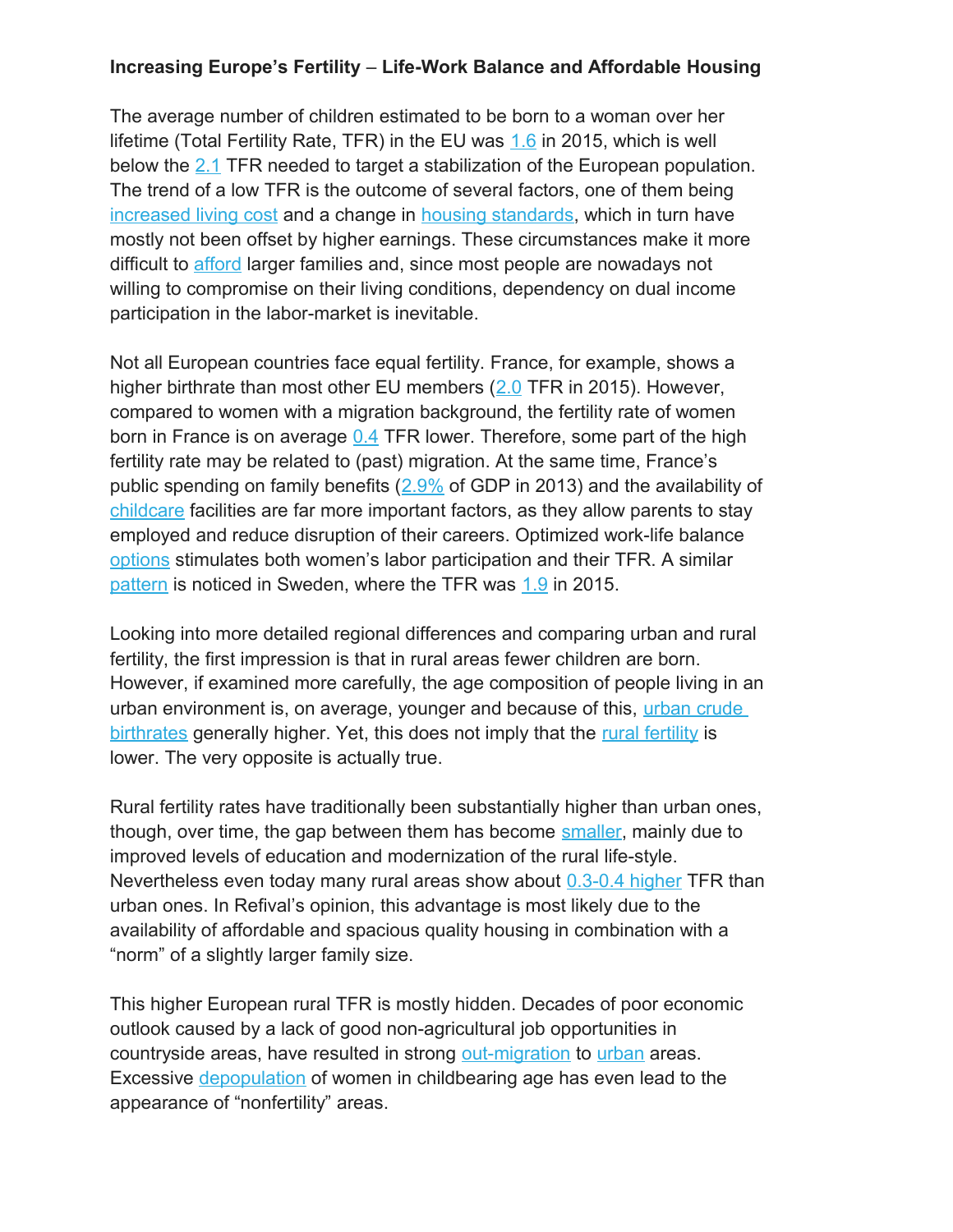Revitalization of rural areas through improvement of their economic outlook by relocation of Internet based jobs and inward migration of young people – [as](http://www.a1016.refival.org/)  [suggested by Refival](http://www.a1016.refival.org/) –, would likely have a side effect of elevating the rural TFR by an additional  $0.1$ -0.2. Though this increase may not seem significant, combined with the general higher TFR of rural areas (1.8-1.9), it would actually mean that the countryside would structurally reach a 0.4-0.6 higher average TFR than urban areas. *Therefore, moving jobs and people to rural areas would result in a TFR of 1.9-2.1 for the countryside, the exact numbers needed for a stable population replacement in Europe.* Since [25%](https://data.worldbank.org/indicator/SP.RUR.TOTL.ZS?page=1) of its citizens still live in rural areas and with a potential to stimulate 5-10% of the population to migrate from city to countryside, this can make a real difference for the fertility rates of the European continent. Besides, if the pressure created by a severe [shortage of urban housing](https://www.housing.org.uk/blog/is-there-a-housing-crisis-in-europe/) is reduced, it would make housing cost in cities more affordable and would, in turn, likely initiate a raise in urban fertility as well.

#### **Internal EU Migration** – **a Sustainable Forestry Proposition**

Successful economic areas in Western and Northern Europe have been attracting large numbers of relatively young educated people from **Eastern** and [Southern](https://www.telegraph.co.uk/news/worldnews/europe/italy/9993171/Southern-Europes-brain-drain-over-the-Alps-to-Germany.html) Europe. When people have less or insufficient opportunities for economical development at their place of origin and when better chances appear elsewhere, they are tempted to move and adjust to a new, presumably better environment. Relocation is expected to increase their quality of life or to create a better possibility to support their families which stayed in their native country.

For the European Union, internal migration has substantial demographic effects since all countries are at a similar stage of [demographic transition](https://en.wikipedia.org/wiki/Demographic_transition) and therefore also have similar TFR levels. Due to the fact that, in case of living standards being better, migrant women usually give birth in their "destination" country and not at home, their place of origin becomes "disadvantaged" and is left behind with lowered fertility and a disproportionally ageing population. Following the same principle, but at a more local – largely rural – level, industrialization and urbanization have been [depopulating](https://theconversation.com/who-will-breathe-life-back-into-europes-dying-villages-58942) villages for decades.

Although the EU freedom of movement is a catalyst, its internal migration is predominantly based on pull-factors. Before relocation, people need to match qualification requirements, find jobs and obtain housing. If they do not manage to settle, they are "forced" to return to their place of origin, because only there they are entitled to receive social benefits.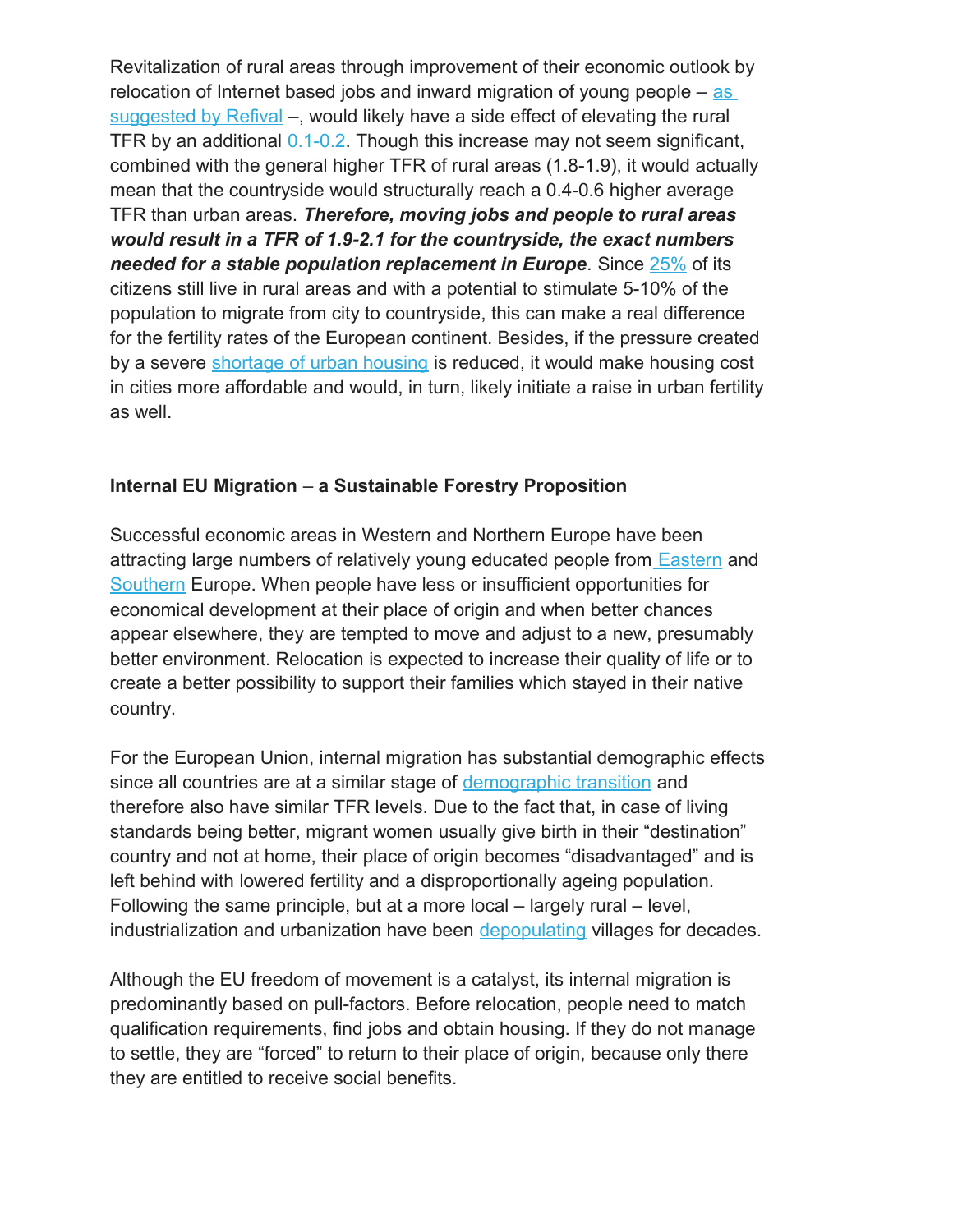Push-factors also exist and are mainly caused by a lack of economic development and attractive local work chances. The majority of internal migrants have ample work-experience prior to their resettlement, although unemployment plays a role in migration. Still, they are rather driven to other countries by economic improvement than by joblessness. Their move can be considered mostly as voluntary, since without opportunities elsewhere, people would likely stay at home.

From a macro EU perspective, the internal economical unbalance and demographic effects resulting from it deserve much more attention. There is an urgent need for a more even division of the existing economic workload and its financial rewards in Europe. At the same time, sharing the workload should not block chances for migration-based upward social mobility of European citizens.

Internal EU migration is in principle advantageous for all involved as long as those who move from one place to another are substituted by others and do not leave unfilled job spots behind. When such replacement is lacking, the increase in economic prosperity of one area can easily cause underdevelopment or [deprivation](https://www.economist.com/news/europe/21734391-bulgarias-population-shrinking-fast-and-its-people-are-reluctant-welcome-immigrants-if-hell) of another. Furthermore, if existing jobs even though less attractive – vanish due to out-migration, direct as well as indirect employment may get permanently lost. The conditions for sustainable migration are very similar to those of sustainable forestry: one can cut trees as long as one plants and grows new ones; without doing so the forest soil erodes.

Financially, remittances of internal EU migrants can generate part of the local investments needed to prevent decline. However, circular or inward migration – compensating the human outflow  $-$  is crucial to [fill up](https://www.economist.com/news/europe/21734391-bulgarias-population-shrinking-fast-and-its-people-are-reluctant-welcome-immigrants-if-hell) the local labor force deficits and prevents a vicious downward economic spiral.

If people and funding are available, the strategic goal should rather be improvement or revitalization of the local economy as well as preventing outmigration. Sharing the available European workload more evenly can contribute to achieving a more balanced economy within the EU. To address this, Refival proposes to implement **Inclusion Sourcing and, wherever possible**, to relocate jobs instead of people.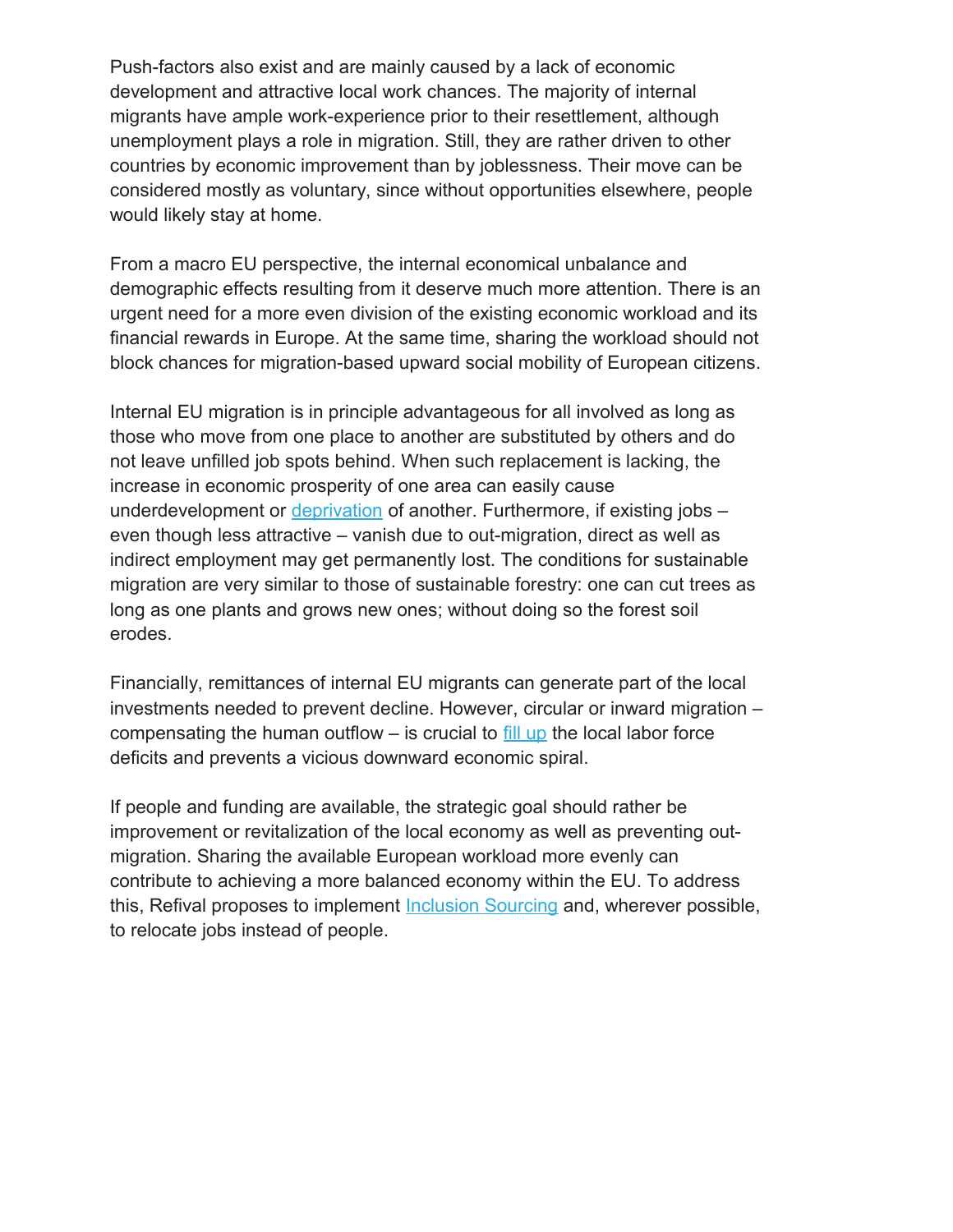### **Outside Migration Pressure** – **Population Growth at Europe's Borders**

The trend of having low fertility rates – typical for Europe's demographics – looks quite different beyond its borders. With the exception of Turkey, Tunisia, Lebanon and Iran, the TFR of Middle Eastern and Northern African [\(MENA\)](https://www.uni-bamberg.de/fileadmin/uni/fakultaeten/sowi_lehrstuehle/bevoelkerungswissenschaft/Publikationen/DiscussionPaper/mena_2017-08-01_DDP_20-2017.pdf) countries is – though mostly steadily declining – around  $3.0$ , or in other words, on average one child per woman above replacement level. The Sub Saharan African countries [\(SSA\)](https://openknowledge.worldbank.org/bitstream/handle/10986/22036/9781464804892.pdf?sequence=3&isAllowed=y), being even in an earlier stage of demographic transition, are facing a high and relatively slowly declining TFR of around [5.0.](https://fred.stlouisfed.org/series/SPDYNTFRTINSSA) In combination with a decline in child mortality and an increase in lifeexpectancy, these fertility levels imply a strong population growth, which further on creates great challenges to educate a surging number of young people and develop job opportunities for them. Although this stage of [demographic](https://en.wikipedia.org/wiki/Demographic_transition)  [transition](https://en.wikipedia.org/wiki/Demographic_transition) generates by itself the labor capacity required for economic progress, it comes with the necessity to capitalize on this labor potential by providing jobs.

Lack of utilization of human capital can easily create pressure to migrate to locations with supposedly better economic perspectives (such as the EU in case of MENA and SSA). Due to a [surplus](https://worldview.stratfor.com/article/youth-unemployment-middle-east-teen-jobless) of forcedly inactive (non-employed) people, absence of such destinations can, in turn, cause political instability and turmoil, as this was the case in the [Arab spring.](http://www.makingitmagazine.net/?p=6094)

Looking at history, there has been a number of ways to handle "explosive" population growth. When the United States went through its transition ample [space](https://en.wikipedia.org/wiki/Demographic_transition#United_States) in its sparsely populated interior was still available and capable to accommodate all the "excess" people. Not much later the industrial revolution happened, that lead to technological progress and creation of large numbers of new types of jobs, which in turn generated a strong demand for labor. In Europe of that time, there was significantly less physical space for its population growth, which led to waves of substantial [emigration.](https://en.wikipedia.org/wiki/European_emigration) Luckily, continents like North and South America still had capacity to [absorb](https://teacher.scholastic.com/activities/immigration/pdfs/by_region/region_table.pdf) an extra number of people, though [return](https://www.futurity.org/history-immigrants-norway-1547582-2/) migration was high as well. In Asia the demographic transition came more recently. Here, creation of [export](http://www.paftad.org/files/34/01_YANG%20YAO_Growth.pdf) oriented jobs produced many additional work opportunities and it also established the savings potential needed to invest in upgrading the local economies. Alongside this, in 1979, China introduced a restrictive [one child](https://en.wikipedia.org/wiki/One-child_policy) birth control policy in order to regulate its population growth and gain more economic prosperity for its future generations.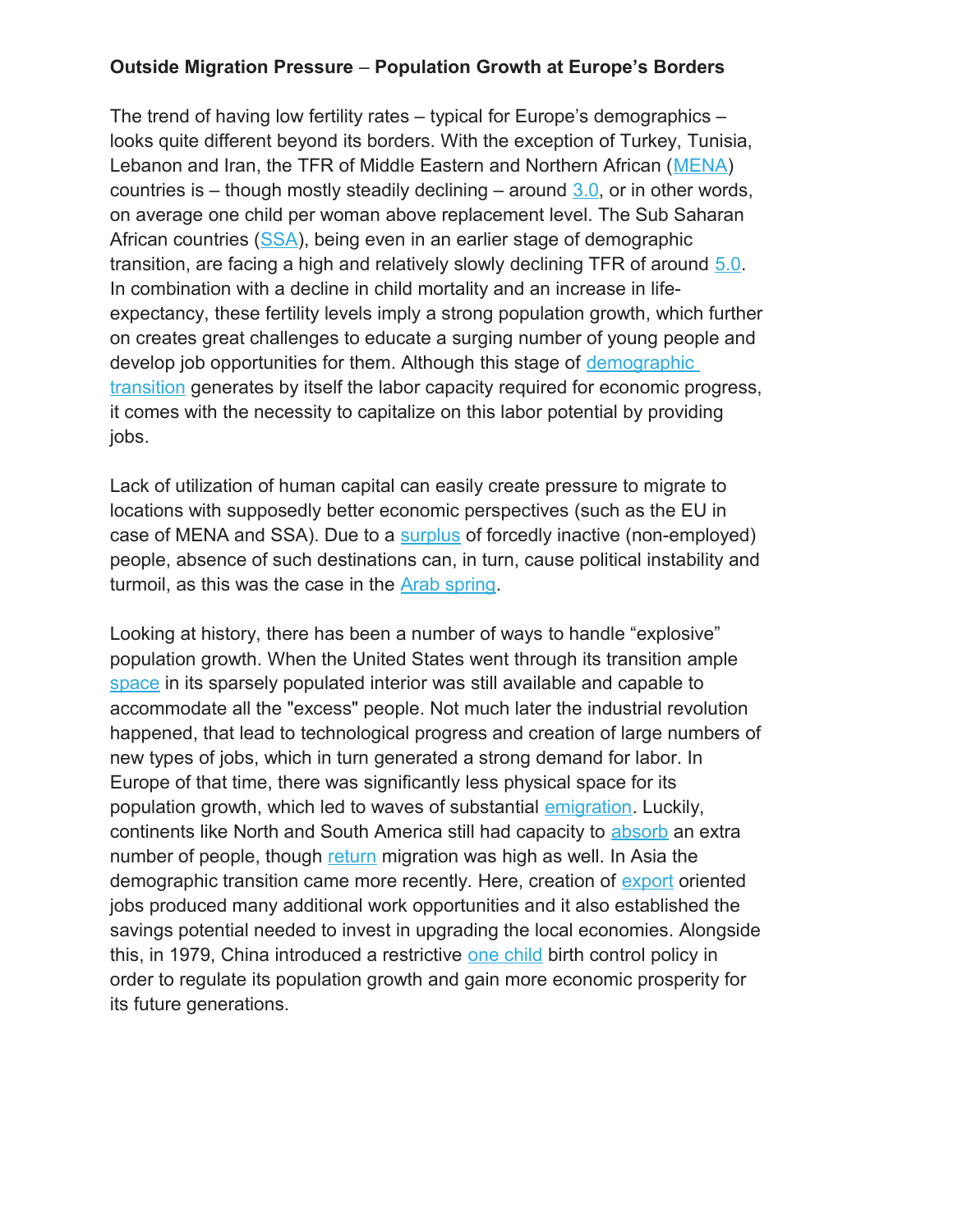A strongly growing population automatically creates a bigger demand for food, housing and other basic necessities. However, under today's economic prerequisites, such increased demand is far from enough to generate hundreds of millions of extra [decent jobs](http://www.ilo.org/global/topics/decent-work/lang--en/index.htm) needed to employ the future workforce in [MENA](http://documents.worldbank.org/curated/en/343121468753030506/pdf/288150PAPER0Unlocking0employment.pdf) and [SSA.](https://www.ft.com/content/a2ccd284-5668-11e7-80b6-9bfa4c1f83d2) In order to achieve creation of sufficient jobs and connect to advanced global development and prosperity levels, huge investments in infrastructure, education and business development are compulsory in these countries. Such investments should then lead to an optimized exploitation of natural and human resources. However, since the required investment capital is not available locally, countries of MENA and SSA must – among other things – attract sufficient [Foreign Direct Investment](http://unctad.org/en/PublicationsLibrary/wir2017_en.pdf) (FDI).

Compared to the past, it seems that availability of a vast low-cost labor force has become a less crucial [development and investment factor,](https://www.bloomberg.com/view/articles/2017-04-24/cracking-the-mystery-of-labor-s-falling-share-of-gdp) while automation, robotization and artificial intelligence have become alternatives by now. Furthermore, due to globalization and Internet, [labor competition](http://siteresources.worldbank.org/EXTAFRSUMAFTPS/Resources/chapter4.pdf) and greater transparency from a cost perspective has become a world-wide phenomenon. Finally, related to this and despite of increasing labor productivity, real wages have been stagnant and the [share](https://www.oecd.org/g20/topics/employment-and-social-policy/The-Labour-Share-in-G20-Economies.pdf) of GDP paid for labor has been declining in many countries.

This global complexity creates certain dilemmas in developing countries. In order to be able to compete in an open market, traditional agriculture needs to be [modernized](https://ac.els-cdn.com/S0305750X15002302/1-s2.0-S0305750X15002302-main.pdf?_tid=154110ae-6b3b-49f9-a9f0-fe551fd7e782&acdnat=1523802266_08f899b6947079a5260a82a3540ec525) and industrialized. At the same time, reduces agricultural industrialization the amount of labor required, which then does not contribute to solving the unemployment issues. Therefore, to be able to connect currently developing countries to globalization, one needs not only additional, but also [different types of jobs.](https://ac.els-cdn.com/S0306919214000888/1-s2.0-S0306919214000888-main.pdf?_tid=04461cd7-37d1-497d-a072-e87030a9c864&acdnat=1523803242_227fb167fc9f870c2cf0b820e58883e6) However, looking at the current employment issues in [MENA](https://www.forbes.com/sites/suparnadutt/2017/05/11/can-startups-drive-new-job-growth-in-the-mena-region-where-youth-unemployment-rate-is-30/#26c413b234f4) an[d SSA](http://www.theeastafrican.co.ke/business/SubSaharan-Africa-unemployment/2560-3808378-bp8m5g/index.html) , a problem is evident, as the creation of such jobs does not match its population surge.

An alternative to "explosive job creation" is to speed-up the demographic transition and to rapidly reduce fertility. Since MENA and SSA have a substantial gap between (higher) rural and (lower) urban fertility, it is advisable to primarily focus on [rural areas](https://www.odi.org/sites/odi.org.uk/files/resource-documents/10374.pdf) instead of on urban ones to achieve this.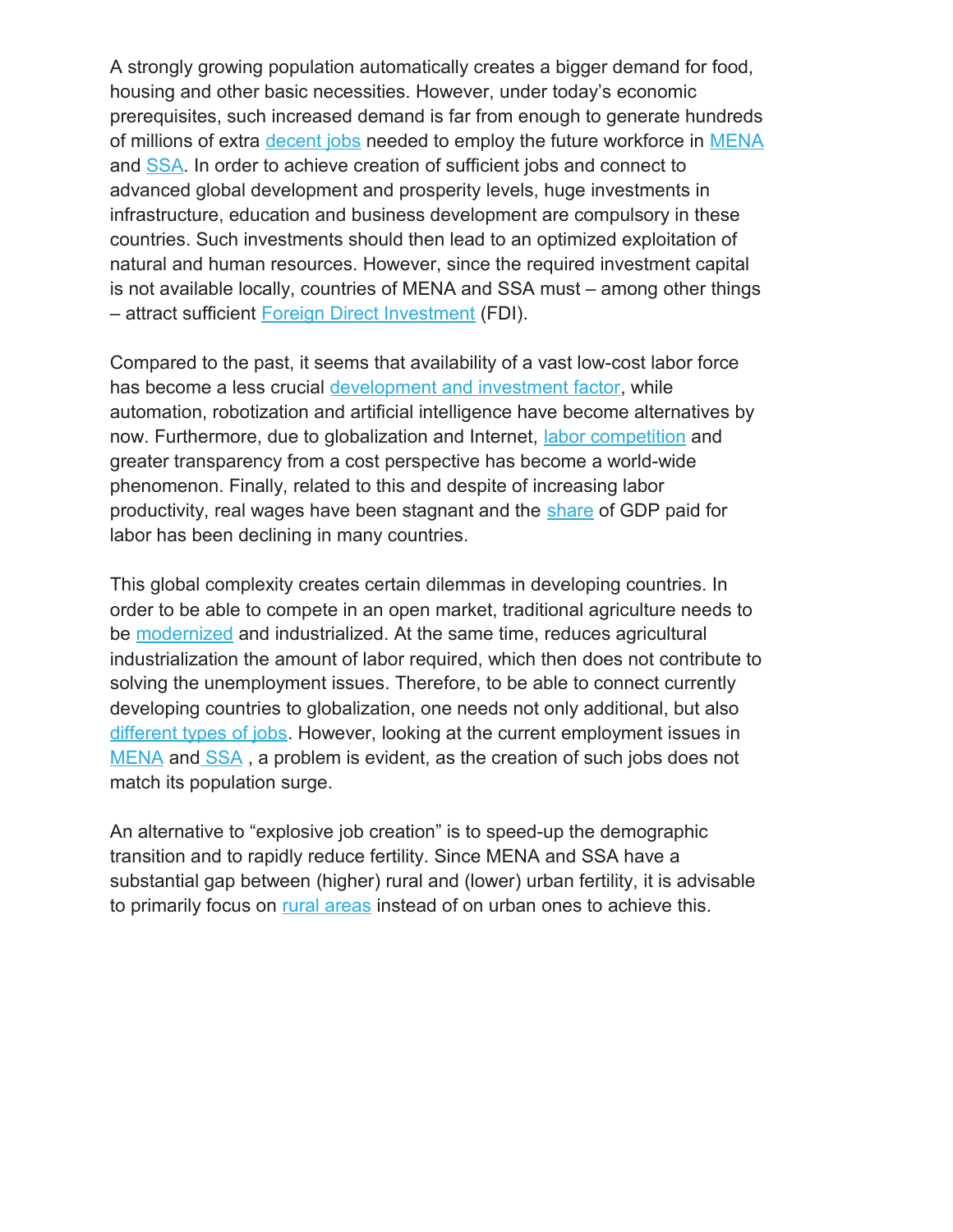In case of Europe, Refival proposes *increase in fertility* via rural revitalization. However, if similarly – but with a focus on general employment instead of on Internet based jobs – the same [Inclusion Sourcing approach](http://www.n0717.refival.org/) would be implemented in developing countries, it would, very likely, quickly *decrease* the fertility rates. Due to improved education and increased non-agricultural employment, women would likely opt to give birth to fewer children. Implementing Inclusion Sourcing could thus, in principle, reduce population growth and – over time – the number of jobs required for full employment. Therefore, creating rural jobs in the present can prevent a surplus of births and can maximize future economic prosperity of the regions. The outcome would be partially similar to what happened in the exceptional demographic transition of [Iran.](https://www.newsecuritybeat.org/2012/01/building-commitment-to-family-planning-iran/)

To conclude: generating large amounts of jobs under the current globalized economical prerequisites is unfortunately rather difficult for [MENA](http://www.iai.it/sites/default/files/menara_wp_3.pdf) and [SSA.](http://africanbusinessmagazine.com/interviews/youth-unemployment-africas-greatest-challenge-says-tony-elumelu/) Therefore the growth of employment in these countries is currently lagging behind their population growth. In many countries this results in political instability and outward migration pressure. In order to address these issues, substantial investment in job creation and/or a faster decline in birthrates must be realized.

## **Absorbing Migrants** – **Humanitarian and Skills Based Entries**

Although migration pressure from MENA and SSA currently leads to substantial irregular migration into the EU, it offers neither a safe nor a sustainable passage for people to relocate. Meanwhile, the external European border control has been tightened and economically motivated migrants entering this way are denied access to the European labor market and sent back. Shamefully and unacceptably, the present situation leads to a lot of human suffering and inhumane treatment of people. It means that there is a lot of room for improvement and an obligation for the European Union to urgently get organized better.

Being much more specialized and having reached both a high [GDP](https://en.wikipedia.org/wiki/Economy_of_the_European_Union) and labor [productivity](https://en.wikipedia.org/wiki/List_of_countries_by_GDP_(PPP)_per_hour_worked) per capita, Europe is globally no longer competing on the basis of low labor cost. Its production advantage is based on capital and/or knowledge intensity. In order to preserve this advantage, Europe's economical structure is unable to generate millions of extra labor opportunities which would be required if it is to absorb all migration pressure from outside of its borders. In addition, next to having a high population [density,](https://www.citymetric.com/fabric/these-maps-reveal-truth-about-population-density-across-europe-3625) the European Union already faces difficulties to offer sufficient [decent](http://www.ilo.org/global/topics/decent-work/lang--en/index.htm) and matching employment opportunities to all of its own citizens.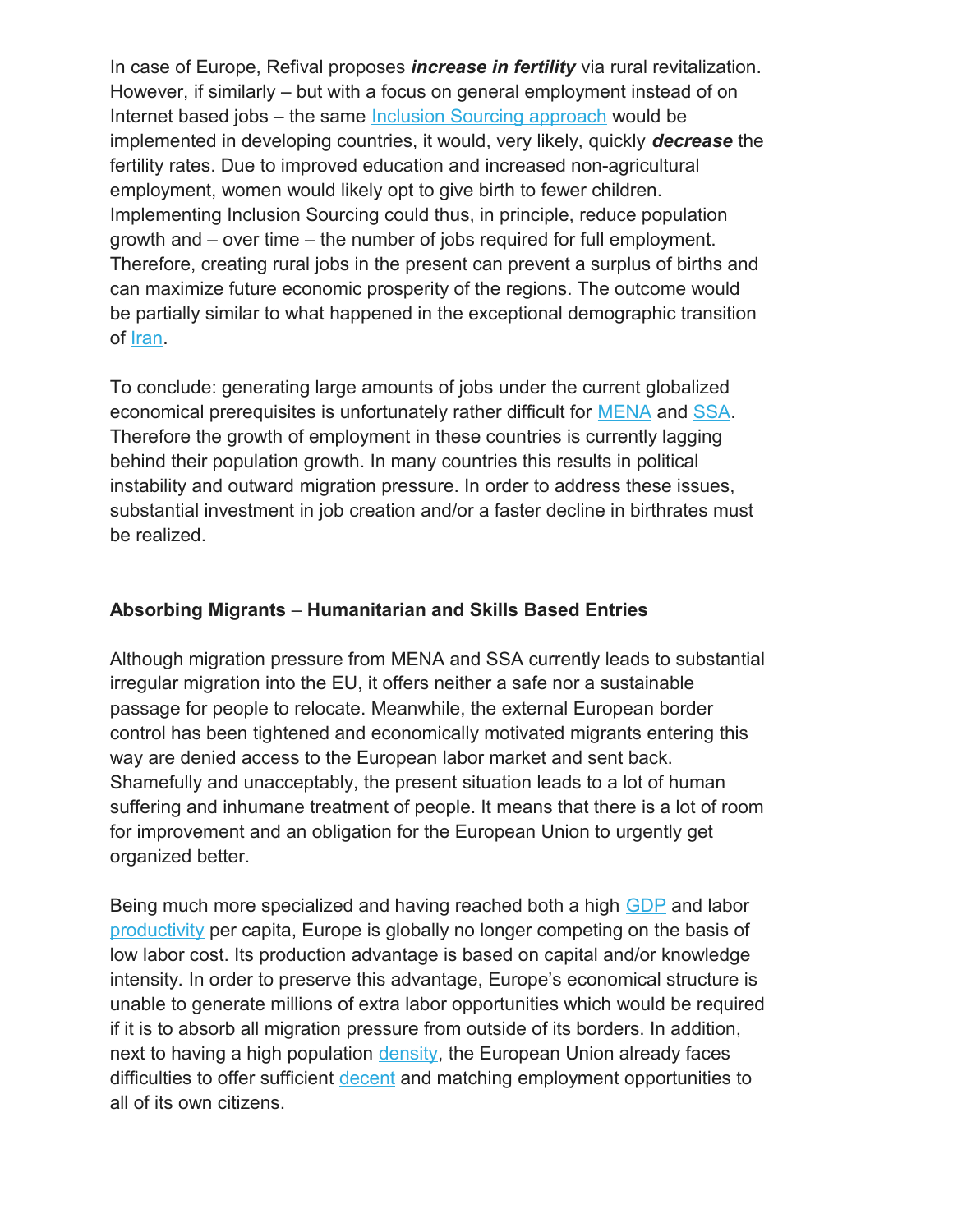The above does not imply that Europe, being rich in comparison to the developing world, cannot or should not contribute to the progress of other countries outside of its borders. Naturally, it is able to provide [development-aid](http://ec.europa.eu/eurostat/web/products-eurostat-news/-/EDN-20170817-1?inheritRedirect=true) or fulfill its moral obligations towards refugees by [helping](https://www.georgesoros.com/2016/07/19/this-is-europes-last-chance-to-fix-its-refugee-policy/) a reasonable number of people and provide temporary shelter or permanent resettlement. Welcoming a small percentage of newcomers every year does not represent a crisis situation. It, nevertheless, requires a substantial welfare budget. Due to a high percentage of mismatches between the general refugees' educational background and the required skills of the European labor market, refugee integration comes at [high](http://www.dw.com/en/report-germany-to-spend-94-billion-euros-on-refugees-in-next-five-years/a-19258420) cost. On average, it takes a [long](https://wenr.wes.org/2017/05/lessons-germanys-refugee-crisis-integration-costs-benefits) time before refugees are able to financially contribute to the European economy. However, this should not be a criterion for offering asylum to people in need. Different from migrants who are driven by economic opportunity, refugees have no other choice than to seek refuge. Therefore Europe has a moral obligation to help them to its best ability. With social budgets and integration capacity available, Europe can handle a fair but limited influx of people.

The amount of time a refugee needs to adapt to European circumstances can vary. For those who need a longer period of time, Refival [proposes](https://www.linkedin.com/pulse/refugee-employment-call-action-johannes-cornelis-van-nieuwkerk/) to optimize integration cost and maximize the investment in the refugee's skills development. By relocating non-agricultural jobs to rural areas and offering people improved startup chances, these low-living-cost areas can be revitalized and can synergistically offer refugees a more effective basis for labor market connection. Further on this solution can provide them with chances for upward economic mobility and facilitate their eventual internal European migration.

What Europe cannot offer, without compromising its economically advanced position and its related structure of social security, is to unconditionally open its doors to millions of economically motivated migrants who are looking for a better future. Economic migration in a capitalistic environment needs to be in balance with the demand of the labor market and it can certainly not rely on welfare structures. To allow people to freely move to the most prosperous economic areas, without providing matching employment to them, would cause a burden on the existing social structures and would also cause strong competition between internal EU migrants and those from outside of the EU. In the end, it would result in a lower GDP per capita caused by the presence of additional unemployed people. Since this cannot be considered a valid economic target from a European perspective, it should be avoided.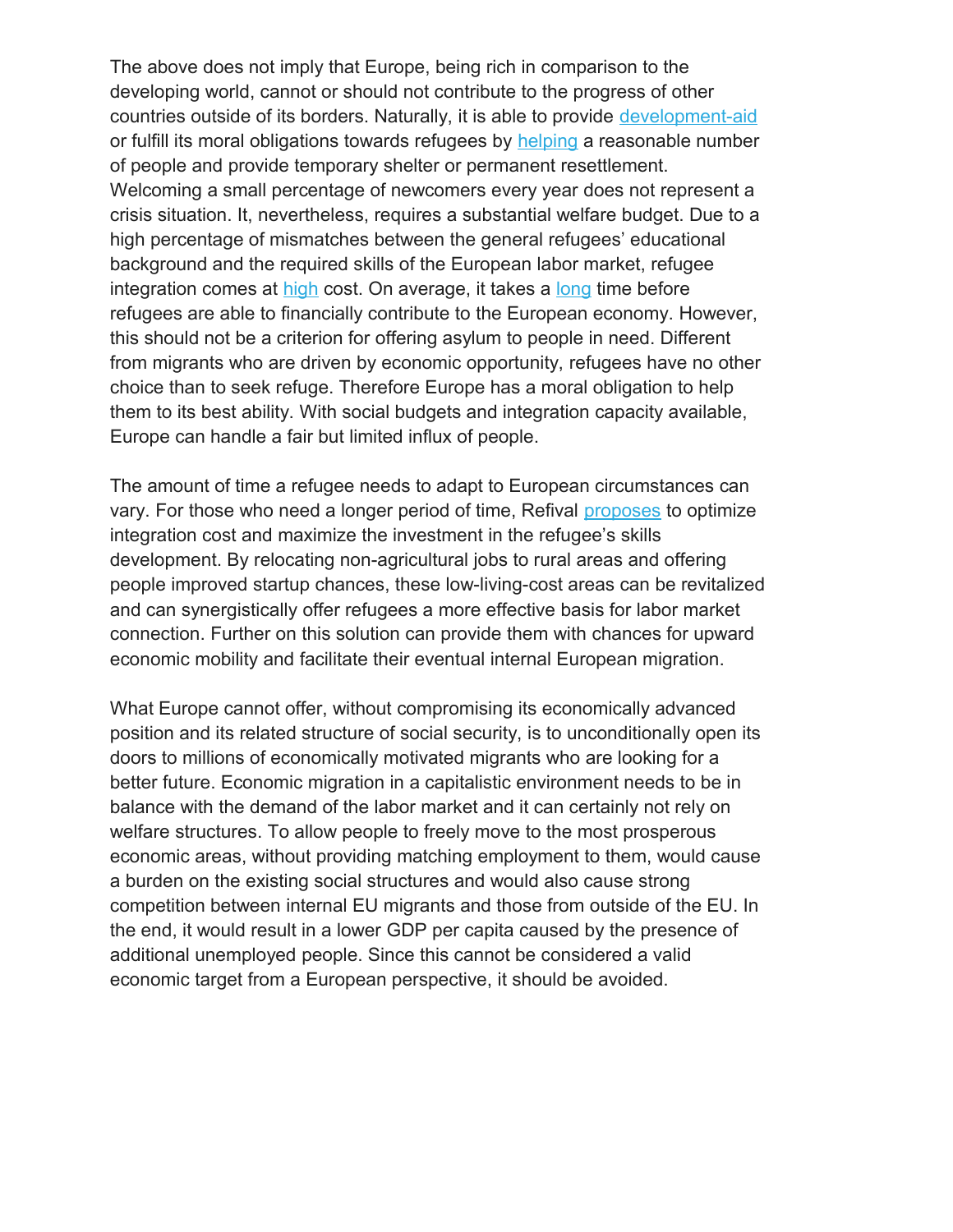The above neither means that there are no reciprocal benefits to economic migration nor that nothing can be done to stimulate it. In the near future, Europe will need to fill in many of the positions of its retiring workforce. With its current TFR under replacement level, it will likely be able or even be forced to employ a substantial amount of migrants from outside of the EU. However, in order to have added value, these migrants must be qualified in advance and possess skills required by the European labor market. Besides, external migration must not cannibalize the internal upward mobility chances for EU citizens, as this could increase economic disconnection and stimulate deprivation of Europe's less developed areas. Finally it is Important that these migrants are neither under- nor overqualified for the needs of the EU labor market, since also over-qualification could hinder local mobility.

With labor requirements becoming more and more specialized and dynamic, developing skills to match job requirements should no longer be exclusively a migrant's or worker's responsibility. Companies will have to train their future workers before employing them, as well as to continuously educate and re-train them. Refival proposes to use a [remote apprenticeship](https://www.linkedin.com/pulse/internet-based-apprenticeship-new-paradigm-rural-van-nieuwkerk/) approach for this purpose. Implementing this approach would enable companies and migrants to create a proper competence match beforehand. Besides this, it would offer a solution for replacement of irregular migration by a relocation scheme based on structured skills and work-experience development.

Such a remote apprenticeship path leads to migration, but not necessarily to settlement in the richest areas of Europe. In Refival's opinion, many job opportunities based on matching skills can be created by revitalizing Europe's less prosperous areas and this may actually require the majority of apprentices from outside of the EU. Continuous development of one's skills and possibly to relocate several times in case chances for [upward mobility](https://www.linkedin.com/pulse/upward-mobility-social-inclusion-johannes-cornelis-van-nieuwkerk/) become available, can result in a fluid multi-step adaptation. The first step of relocation may be to "upgrade" from a pressure situation outside of Europe to a job in a less developed European country. From this position one can then prepare oneself for the next move within the EU.

Besides, the above remote apprenticeship model could also be helpful and be implemented between rural and urban areas within the countries of MENA and SSA. With skill requirements likely being lower at a local level, this could be the first – internal migration based – adaptation step, and prepare rural migrants to eventually continue their later way to Europe. Connecting rural areas in developing countries to regulated migration would open the door for everyone and would leave no-one behind – regardless how remotely he or she has been born . As a result this would create labor-market and upward mobility opportunities for all people.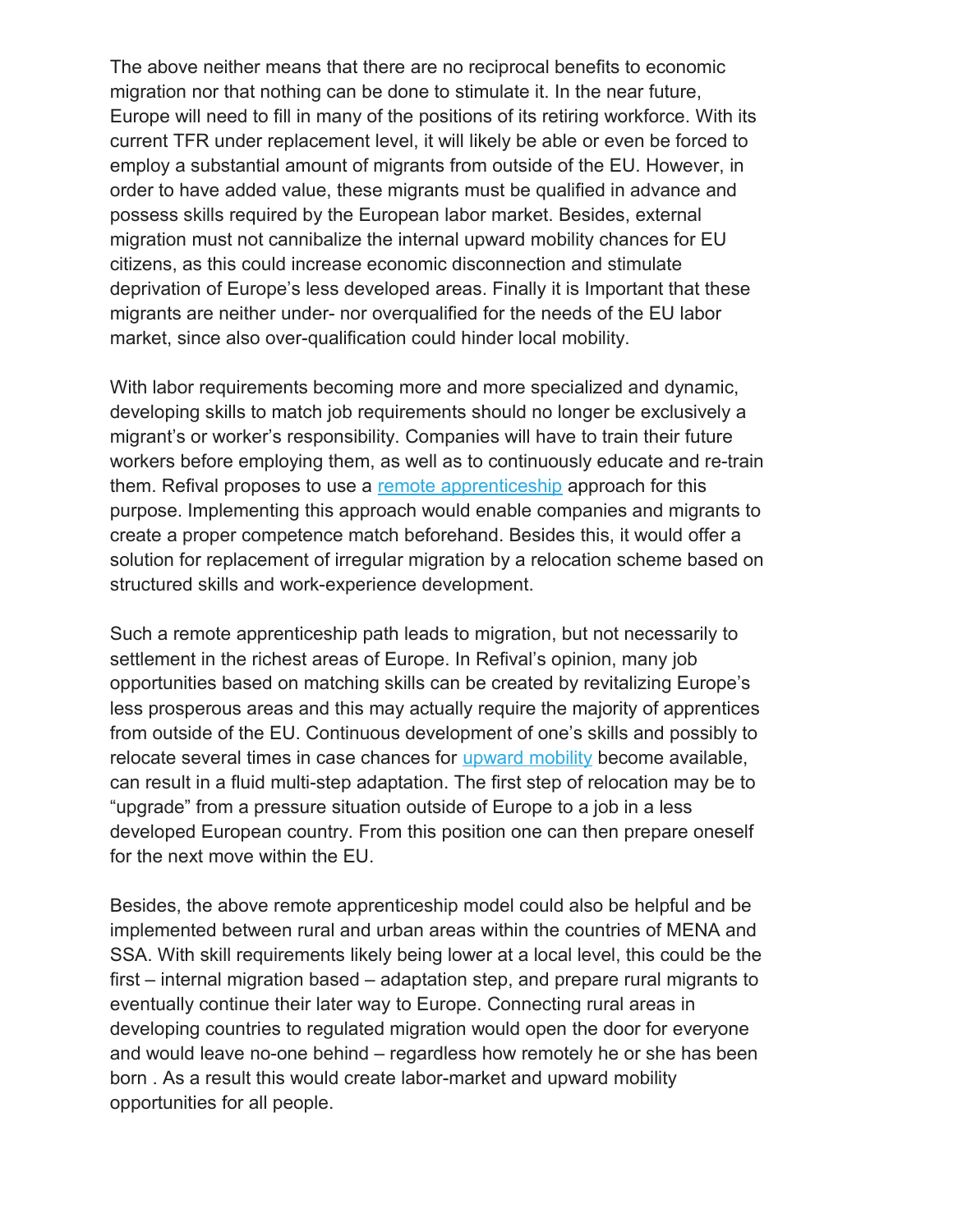In respect to the general expectation that external migrants need to adapt to basic European values, Refival thinks that this can be facilitated with greater success if relocation to rural areas instead of urban ones is the first-step provided to migrants. A village life-style is normally less anonymous in comparison to the urban one. Therefore the countryside offers a much more intense opportunity for interaction with local people and their cultural values. Gaining such experience is important for the reciprocal cultural understanding and can, upon an eventual further move to urban areas, be very useful for the migrants.

Migrants originating from countries with a high TFR face a fertility adjustment process. The TFR of the first generation of migrants is usually significantly higher, while (almost) full [adaptation](http://nationalpost.com/opinion/book-excerpt-the-muslim-tide-that-wasnt) is achieved within one or two generations after them. If carefully planned, the extra fertility of the first generation can be used to fill up birthrate gaps at locations within the EU areas where the TFR is below replacement level. However, this is not a structural solution, since this option would mean that survival of the European society and economy will – unless the European native population works longer or retires later – be in constant dependence on a permanent stream of young migrants arriving from other continents.

## **Robotization** – **More with Less?**

A third strategy to cope with the ageing and declining population in Europe is to rely on increased [automation](http://www3.weforum.org/docs/WEF_Future_of_Jobs.pdf) and [robotization.](https://www.mckinsey.com/business-functions/digital-mckinsey/our-insights/four-fundamentals-of-workplace-automation) It means producing the same or even a higher GDP with a smaller workforce. Besides using a technology based approach for production, it can also be used in public services, as this is, for example, envisioned in [Japan](https://www.theguardian.com/world/2018/feb/06/japan-robots-will-care-for-80-of-elderly-by-2020) in case of robots being used to assist in the care of elderly.

One challenge with such approach is how to derive ["income tax"](https://www.theguardian.com/business/2017/mar/22/robots-tax-bill-gates-income-inequality) from robots so that they contribute to overall public funding and not exclusively to the income of a [small](http://wir2018.wid.world/files/download/wir2018-full-report-english.pdf#page=15) number of individuals who own or operate them. Closely related to this is the importance of making sure that the general population has enough disposable income left for consumption. Without their spending power, a decline in demand of goods and services, resulting in a shrinking economy, will occur.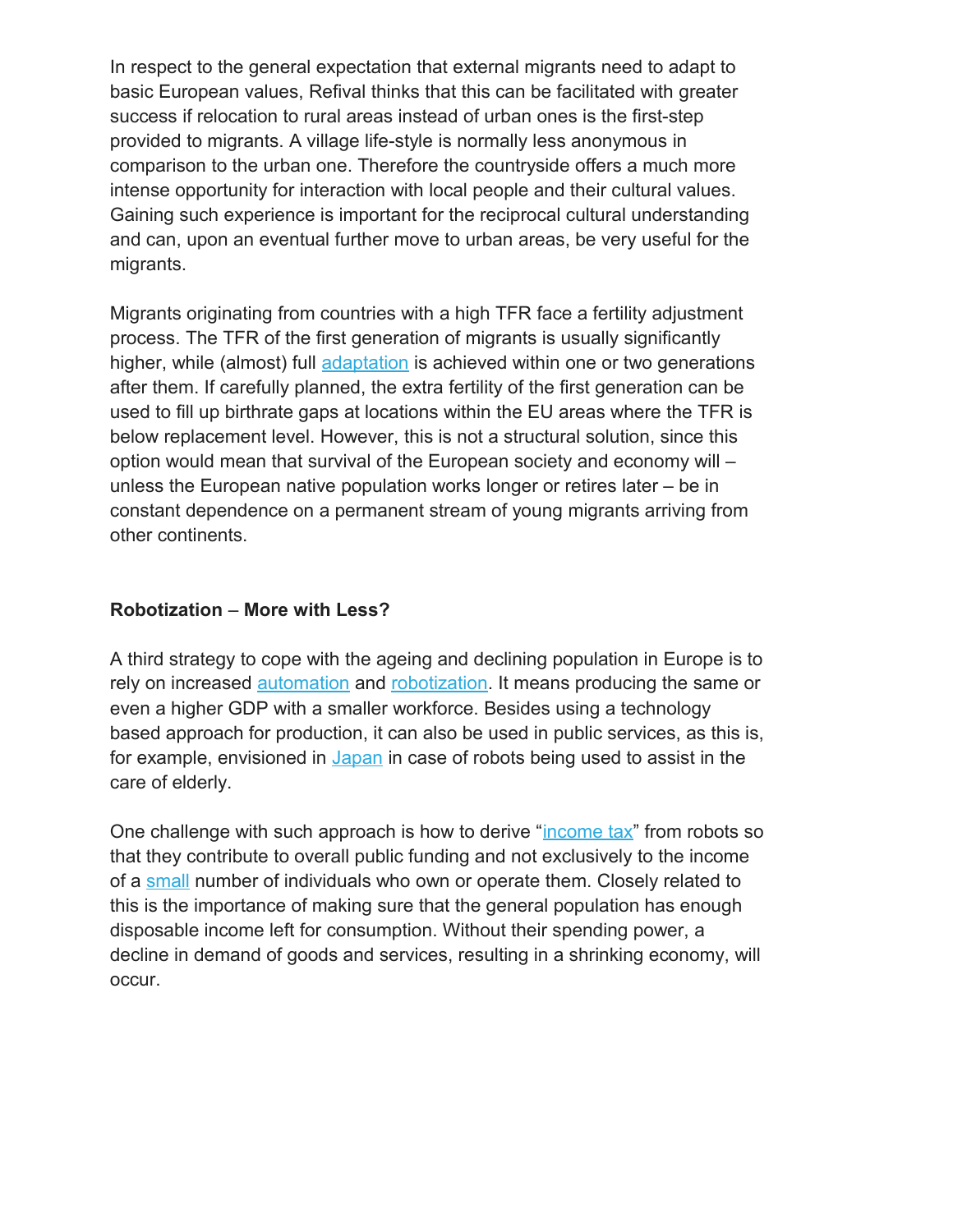Last but not least, the population in MENA and SSA is expected to grow from [1.2](http://www.pewforum.org/2015/04/02/religious-projection-table/) billion people in 2010 to [2.5](http://www.pewforum.org/2015/04/02/religious-projection-table/) billion by 2050. This brings the question whether a declining, relatively rich but ageing European population will be able to protect its borders against (potentially) billions of people who may wish to flee from the developing countries, seeking for a better place to live. Compared to today's European population, these migrants would accept and be more than satisfied to receive much less than the average income current European citizens do. Therefore, their arrival would likely lead to strongly reduced average living and social security standards. Europe would – economically speaking – become part of the Middle East or Africa.

Although an uncontrolled number of outside migrants entering Europe – without any ability to connect to the European labor market – would result in them living in relative poverty, this still will not make Europe a less attractive destination for those who have significantly lower living standards and no job prospects in their native countries. At the same time it would likely destroy accomplished EU welfare structures and possibly mean an abrupt end to the [nation state](http://www.theguardian.com/news/2018/apr/05/demise-of-the-nation-state-rana-dasgupta) based European societies as we know them today. Refival targets towards preventing such a decline by structurally addressing inequality and proposing Inclusion [Sourcing](https://www.linkedin.com/pulse/addressing-structural-inequality-johannes-cornelis-van-nieuwkerk/) access to prosperity for everyone.

## **Refival** – **Relocating Jobs to Reduce Inequality**

The principle thought behind Refival is to relocate geographically independent, primarily Internet based, jobs to areas and people who suffer from limited employment options and therefore need them the most. Starting from executing simple tasks – whilst incorporating distance learning into distance working – job complexity can gradually grow and enable their upward social mobility and migration.

Refival is a conceptual framework developed to facilitate business and project development. Though it uses a wide range of academic study results to verify its ideas, Refival itself is not an academic research project but a practical scheme that can be easily implemented for various socio-economic problems. It therefore seeks private sector and government stakeholders to join its activities.

After conducting a theoretical analysis on its feasibility, Refival is now ready to practically apply its [Inclusion Sourcing](https://www.linkedin.com/pulse/addressing-structural-inequality-johannes-cornelis-van-nieuwkerk/) approach to a number of social experiment-based pilot projects.